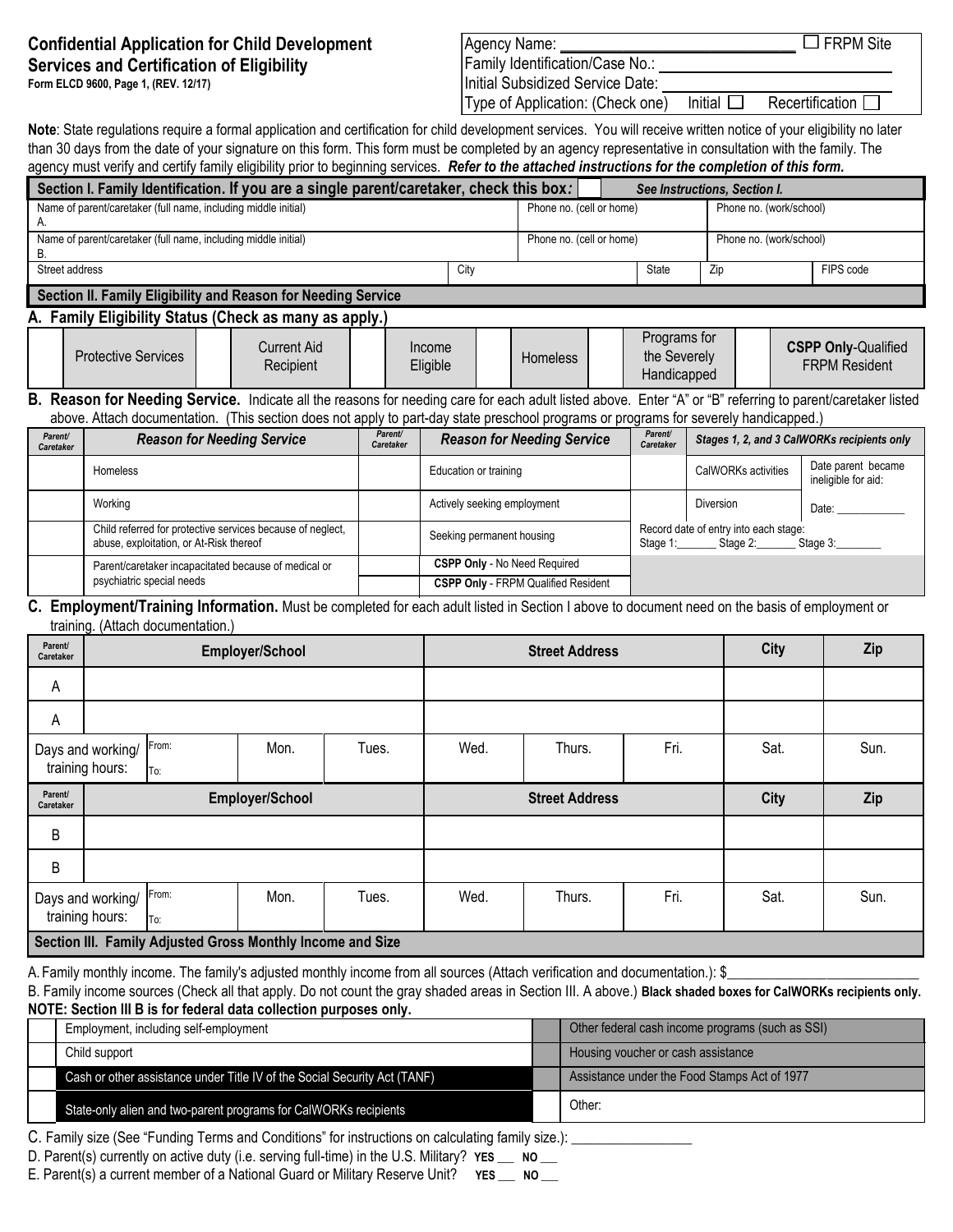# **Confidential Application for Child Development Services and Certification of Eligibility**

**Form ELCD 9600 Page 2, (REV. 12/17)**

| Section IV. Data on Children. List ALL children residing in the home and counted in the family size.                                                                                                                                                                                                                                                                                                                                                                                                                                   |   |              |                          |                                             |           |      |                                                            |                                             |                                                                                                                                                                                                                                                                                                                                                                                                                              |                                  |             |   |              |                       |                         |   |   |   |
|----------------------------------------------------------------------------------------------------------------------------------------------------------------------------------------------------------------------------------------------------------------------------------------------------------------------------------------------------------------------------------------------------------------------------------------------------------------------------------------------------------------------------------------|---|--------------|--------------------------|---------------------------------------------|-----------|------|------------------------------------------------------------|---------------------------------------------|------------------------------------------------------------------------------------------------------------------------------------------------------------------------------------------------------------------------------------------------------------------------------------------------------------------------------------------------------------------------------------------------------------------------------|----------------------------------|-------------|---|--------------|-----------------------|-------------------------|---|---|---|
| Complete for all children residing in the home                                                                                                                                                                                                                                                                                                                                                                                                                                                                                         |   |              |                          |                                             |           |      | <b>Complete only for children</b><br>served by your agency |                                             | For children enrolled in more than one program or site,<br>use additional lines as needed                                                                                                                                                                                                                                                                                                                                    |                                  |             |   |              |                       |                         |   |   |   |
| (1)                                                                                                                                                                                                                                                                                                                                                                                                                                                                                                                                    |   | (2)          | (3)                      | (4)                                         | (5)       | (6)  |                                                            | (7)                                         | (8)                                                                                                                                                                                                                                                                                                                                                                                                                          | (9)                              | (10)        |   |              |                       |                         |   |   |   |
| Full Name of Child                                                                                                                                                                                                                                                                                                                                                                                                                                                                                                                     |   | Gender       | <b>Birth Date</b>        | Adjustment                                  |           |      |                                                            | <b>Native</b><br>Language                   |                                                                                                                                                                                                                                                                                                                                                                                                                              |                                  |             |   |              | Hours of Care per Day |                         |   |   |   |
| <b>Including Middle</b><br>Initial                                                                                                                                                                                                                                                                                                                                                                                                                                                                                                     | M | $\mathsf{F}$ | MM/DD/YYYY               | Factor<br>Code                              | Ethnicity | Race | Language                                                   | Child is English<br>Learner?<br>(School age | Program<br>Code                                                                                                                                                                                                                                                                                                                                                                                                              | Type of<br>Care<br>Code          |             |   |              |                       |                         |   |   |   |
|                                                                                                                                                                                                                                                                                                                                                                                                                                                                                                                                        |   |              |                          |                                             |           |      | Code                                                       | ONLY)                                       |                                                                                                                                                                                                                                                                                                                                                                                                                              |                                  |             | M | $\mathsf{T}$ | W                     | $\mathsf{T}$            | F | S | S |
|                                                                                                                                                                                                                                                                                                                                                                                                                                                                                                                                        |   |              |                          |                                             |           |      |                                                            |                                             | Provider/site name:                                                                                                                                                                                                                                                                                                                                                                                                          |                                  | S<br>$\vee$ |   |              |                       |                         |   |   |   |
|                                                                                                                                                                                                                                                                                                                                                                                                                                                                                                                                        |   |              |                          |                                             |           |      |                                                            |                                             |                                                                                                                                                                                                                                                                                                                                                                                                                              |                                  | S           |   |              |                       |                         |   |   |   |
|                                                                                                                                                                                                                                                                                                                                                                                                                                                                                                                                        |   |              |                          |                                             |           |      |                                                            |                                             | Provider/site name:                                                                                                                                                                                                                                                                                                                                                                                                          |                                  | $\vee$      |   |              |                       |                         |   |   |   |
|                                                                                                                                                                                                                                                                                                                                                                                                                                                                                                                                        |   |              |                          |                                             |           |      |                                                            |                                             |                                                                                                                                                                                                                                                                                                                                                                                                                              |                                  | S           |   |              |                       |                         |   |   |   |
|                                                                                                                                                                                                                                                                                                                                                                                                                                                                                                                                        |   |              |                          |                                             |           |      |                                                            |                                             | Provider/site name:                                                                                                                                                                                                                                                                                                                                                                                                          |                                  | $\vee$      |   |              |                       |                         |   |   |   |
|                                                                                                                                                                                                                                                                                                                                                                                                                                                                                                                                        |   |              |                          |                                             |           |      |                                                            |                                             |                                                                                                                                                                                                                                                                                                                                                                                                                              |                                  | S           |   |              |                       |                         |   |   |   |
|                                                                                                                                                                                                                                                                                                                                                                                                                                                                                                                                        |   |              |                          |                                             |           |      |                                                            |                                             | Provider/site name:                                                                                                                                                                                                                                                                                                                                                                                                          |                                  | $\vee$      |   |              |                       |                         |   |   |   |
| Section V. Certification and Signature of Parent/Caretaker.                                                                                                                                                                                                                                                                                                                                                                                                                                                                            |   |              |                          |                                             |           |      |                                                            |                                             |                                                                                                                                                                                                                                                                                                                                                                                                                              |                                  |             |   |              |                       |                         |   |   |   |
| been checked. Parent Initials:<br>2. I understand that the information about my eligibility may be reviewed by<br>representatives of the State of California, the federal government, independent<br>auditors, or others as necessary for the administration of the program.<br>3. I understand that if the agency denies this application for services, I have<br>the right to appeal.<br>4. I understand that I will receive a notice of approval or disapproval of my<br>application within 30 days from the date I sign this form. |   |              |                          |                                             |           |      |                                                            |                                             | me and reviewed, signed, and dated by an agency representative.<br>6.1 certify that my family assets do not exceed \$1,000,000; Child Care<br>and Development Block Grant Act Section 658 p (4)(B).<br>7.1 understand that I must renew my eligibility at least once a year. I<br>further understand that if I do not renew my eligibility, I will no longer<br>be eligible for subsidized child care services for my child. |                                  |             |   |              |                       |                         |   |   |   |
| Signature                                                                                                                                                                                                                                                                                                                                                                                                                                                                                                                              |   |              |                          |                                             |           | Date |                                                            |                                             | I DECLARE UNER PENALTY OF PERJURY THAT THE ABOVE INFORMAITON IS TRUE AND CORRECT TO THE BEST OF MY KNOWLEDGE.<br>Relationship to Child: <b>Operat</b>   Grandparent   Guardian<br>□ Foster Parent □ Other: Please describe                                                                                                                                                                                                   |                                  |             |   |              |                       |                         |   |   |   |
| Signature                                                                                                                                                                                                                                                                                                                                                                                                                                                                                                                              |   |              |                          |                                             |           | Date |                                                            |                                             | Relationship to Child: □ Parent □ Grandparent □ Guardian<br>□ Foster Parent □ Other: Please describe                                                                                                                                                                                                                                                                                                                         |                                  |             |   |              |                       |                         |   |   |   |
| Section VI. Family Fee (Refer to the current CDE Family Fee Schedule).                                                                                                                                                                                                                                                                                                                                                                                                                                                                 |   |              |                          |                                             |           |      |                                                            |                                             |                                                                                                                                                                                                                                                                                                                                                                                                                              |                                  |             |   |              |                       |                         |   |   |   |
| <b>Type of Fee</b>                                                                                                                                                                                                                                                                                                                                                                                                                                                                                                                     |   |              |                          |                                             |           |      |                                                            |                                             | Flat Monthly Fee Rate (See the instructions for Section VI.)                                                                                                                                                                                                                                                                                                                                                                 |                                  |             |   |              |                       |                         |   |   |   |
| $\Box$ Full-time<br>130 hours or more per month                                                                                                                                                                                                                                                                                                                                                                                                                                                                                        |   |              | Flat Monthly Rate:<br>\$ |                                             |           |      | Specifics:                                                 |                                             |                                                                                                                                                                                                                                                                                                                                                                                                                              |                                  |             |   |              |                       |                         |   |   |   |
| Flat Monthly Rate:<br>Specifics:<br>$\Box$ Part-time<br>\$<br>Under 130 hours per month                                                                                                                                                                                                                                                                                                                                                                                                                                                |   |              |                          |                                             |           |      |                                                            |                                             |                                                                                                                                                                                                                                                                                                                                                                                                                              |                                  |             |   |              |                       |                         |   |   |   |
| Section VII. For Office Use Only. (Certification is not complete until eligibility is reviewed, signed, and dated by an agency representative.)                                                                                                                                                                                                                                                                                                                                                                                        |   |              |                          |                                             |           |      |                                                            |                                             |                                                                                                                                                                                                                                                                                                                                                                                                                              |                                  |             |   |              |                       |                         |   |   |   |
| Eligibility Status: Denied D Approved Site Name:                                                                                                                                                                                                                                                                                                                                                                                                                                                                                       |   |              |                          | Date Notice of Action Sent<br>(Attach copy) |           |      |                                                            | (Attach copy)                               | Date Notice of Action Given                                                                                                                                                                                                                                                                                                                                                                                                  | First date of subsidized service |             |   |              |                       | Last date of enrollment |   |   |   |
| Signature of Authorized Agency Representative                                                                                                                                                                                                                                                                                                                                                                                                                                                                                          |   |              |                          |                                             |           |      |                                                            | <b>Title</b>                                |                                                                                                                                                                                                                                                                                                                                                                                                                              | Telephone number                 |             |   |              | Date                  |                         |   |   |   |
| <b>Signature of Supervisor (Optional)</b>                                                                                                                                                                                                                                                                                                                                                                                                                                                                                              |   |              |                          |                                             |           |      |                                                            | <b>Title</b>                                |                                                                                                                                                                                                                                                                                                                                                                                                                              | Telephone number                 |             |   |              | Date                  |                         |   |   |   |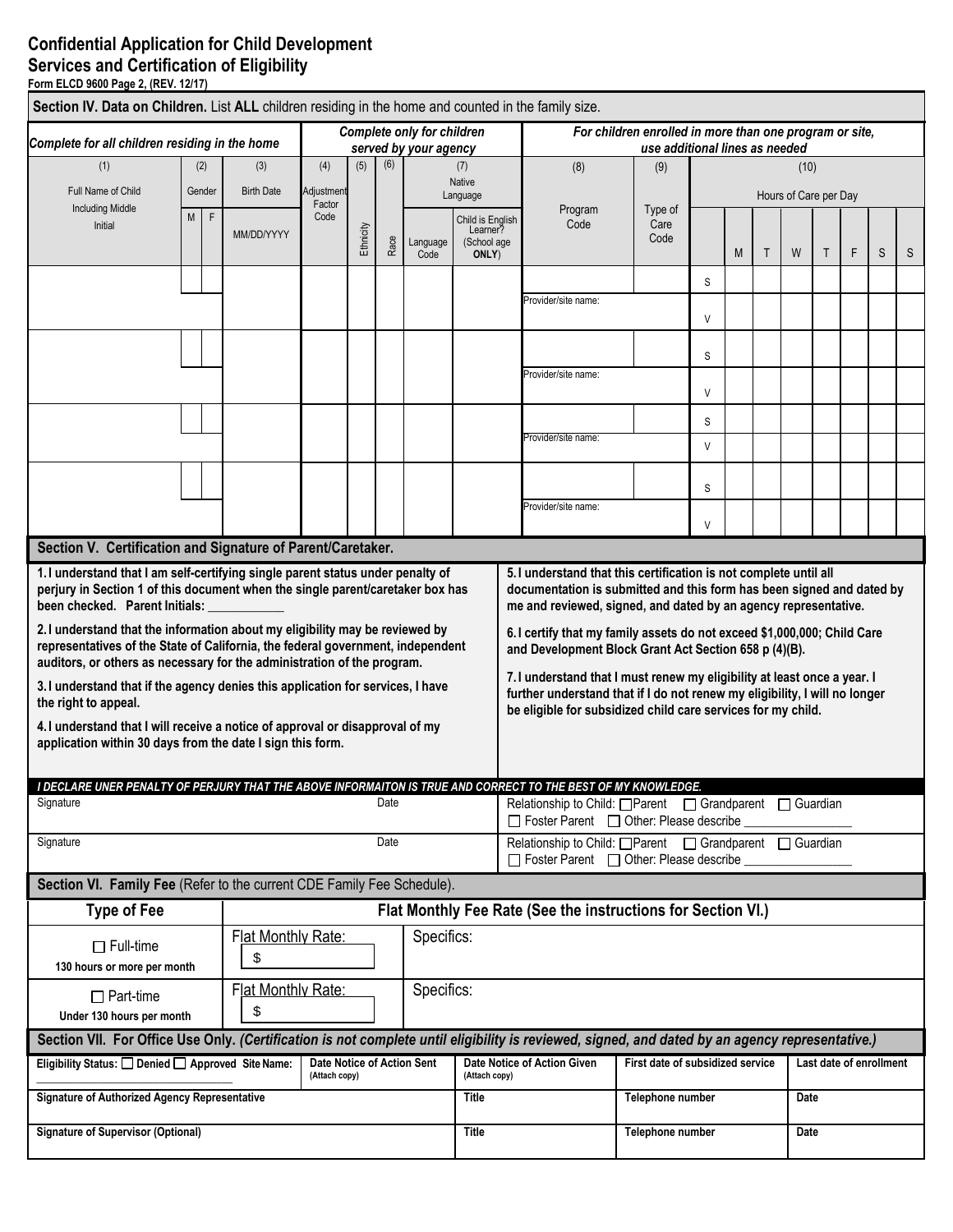## **Instructions for Completing Form ELCD 9600: Confidential Application for Child Development Services and Certification of Eligibility**

Form ELCD 9600 (or documentation containing the same information) must be completed and signed by the parent and an agency representative **before** the child enters the child development program. All certification forms and documentation must be maintained in the family file.

- **Agency Name:** Insert the name of the agency providing or funding child care services in this space. Check the FRPM Site box if the family is a CSPP site/classroom that is located within the attendance boundaries of a qualified FRPM School.
- **Family Identification Number or Family Case Number:** A Family Identification Number (FIN) or Family Case Number (FCN) must be assigned to each family. Enter the unique FIN in top box on page one of the form ELCD 9600.
- **Initial Subsidized Service Date:** This is the earliest month and year that the child(ren), as listed on this ELCD 9600, first started receiving subsidized child care services from your agency. **Every ELCD 9600 must have a month and year entered in this field.** This information is for data reporting purposes. If there is a break of three months or more, enter the month child care resumed. If there is a break of less than three months (vacation, for example), enter the original date assistance began, not the date it resumed.
- **Type of Application:** Check the box after "Initial" if this is the first application taken by the agency named on this ELCD 9600. Check the box after "Recertification" if this is the second or later application taken by the agency listed on this ELCD 9600.

## **Section I. Family Identification**

**Note: If family size includes more than two adults, complete Sections I, II, and III of a second** *ELCD 9600* **and attach it to the complete**  *ELCD 9600***. You may also use a second** *ELCD 9600* **to record additional employers or training institutions for the parents listed under A and B in Section I.**

*Single parent/caretaker:* If the child lives with only one parent/caretaker who is legally/financially responsible for the child, check the box on the line next to **Section I. Family Identification**

*Information on parent/caretaker A.* For the first adult living in the same household as the child(ren), complete all items in Section I, including address information. For the purposes of these instructions and the certification of eligibility, a parent/caretaker shall be a person who has responsibility for the child. Thus, "parent/caretaker" could refer, for example, to a biological parent, a stepparent, a grandparent, a foster or adoptive parent, or a legal guardian.

*FIPS Code.* See the "FIPS Codes" section on page three of these instructions to determine the FIPS Code that identifies the state and county where the parent/caretaker lives.

 *Information on parent/caretaker B***.** If a second parent/caretaker lives in the same household as the child and is included in the calculation of family size, complete all items in Section I B.

# **Section II. Family Eligibility and Reason for Needing Service**

*NOTE: For part-day services, family eligibility is determined based on adjusted gross monthly income in relation to family size only. For full-day services, family eligibility is determined based on adjusted gross monthly income in relation to family size and the family's need for child development services and/or CalWORKs status.* 

- **A.** *Family eligibility status***.** Check all eligibility categories for which the family qualifies.
- **B.** *Reason for needing service***.** For each parent/caretaker or other adult included in the family size, note with an "A" or "B" all of the reasons for needing services and attach the appropriate documentation. Identify the main reason for needing service with an asterisk if there is more than one reason. Do not complete this section for part-day state preschool or severally handicapped.

## *CalWORKs recipients only:* This box is to be completed for **all** CalWORKs recipients receiving services in Stages I, 2, or 3.

- If a parent/caretaker is completing CalWORKs activities, enter "A" and/or "B" in the box labeled "CalWORKs Activities."
- If a parent/caretaker has received a diversion payment, enter "A" and/or "B" in the box labeled "Diversion."
- In the box labeled "Record date of entry into each stage," enter the initial date of entry into each stage.
- **For Stage I or II families no longer eligible for CalWORKs aid, enter the date the parent became ineligible for aid in the box labeled "Date parent became ineligible for aid."**
- **C.** *Employment/training information***.** For each parent/caretaker, enter the name and address of the employer or the institution of training or education, as appropriate. Do not complete this section for part-day state preschool or programs for severally handicapped.

*Days and working/training hours*. Note the beginning and ending hours for each day that the parent is employed or in a training program.

## **Section III. Family Adjusted Gross Monthly Income and Size**

- **A.** *Family monthly income***.** Enter the family's total adjusted gross monthly income from all sources. All income must be verified.
- **B.** *Family income sources.* Check each box to identify all sources of family income. These include sources of income that are **not** counted for eligibility determinations.
- The black shaded boxes are to be completed for CalWORKs recipients only. County welfare departments will identify whether a CalWORKs recipient is receiving CalWORKs benefits under the State-only alien program or the state-only two-parent program. These two programs count toward Temporary Assistance to Needy Families Maintenance of Effort.
- The gray shaded boxes are not to be counted in the family's total adjusted monthly income.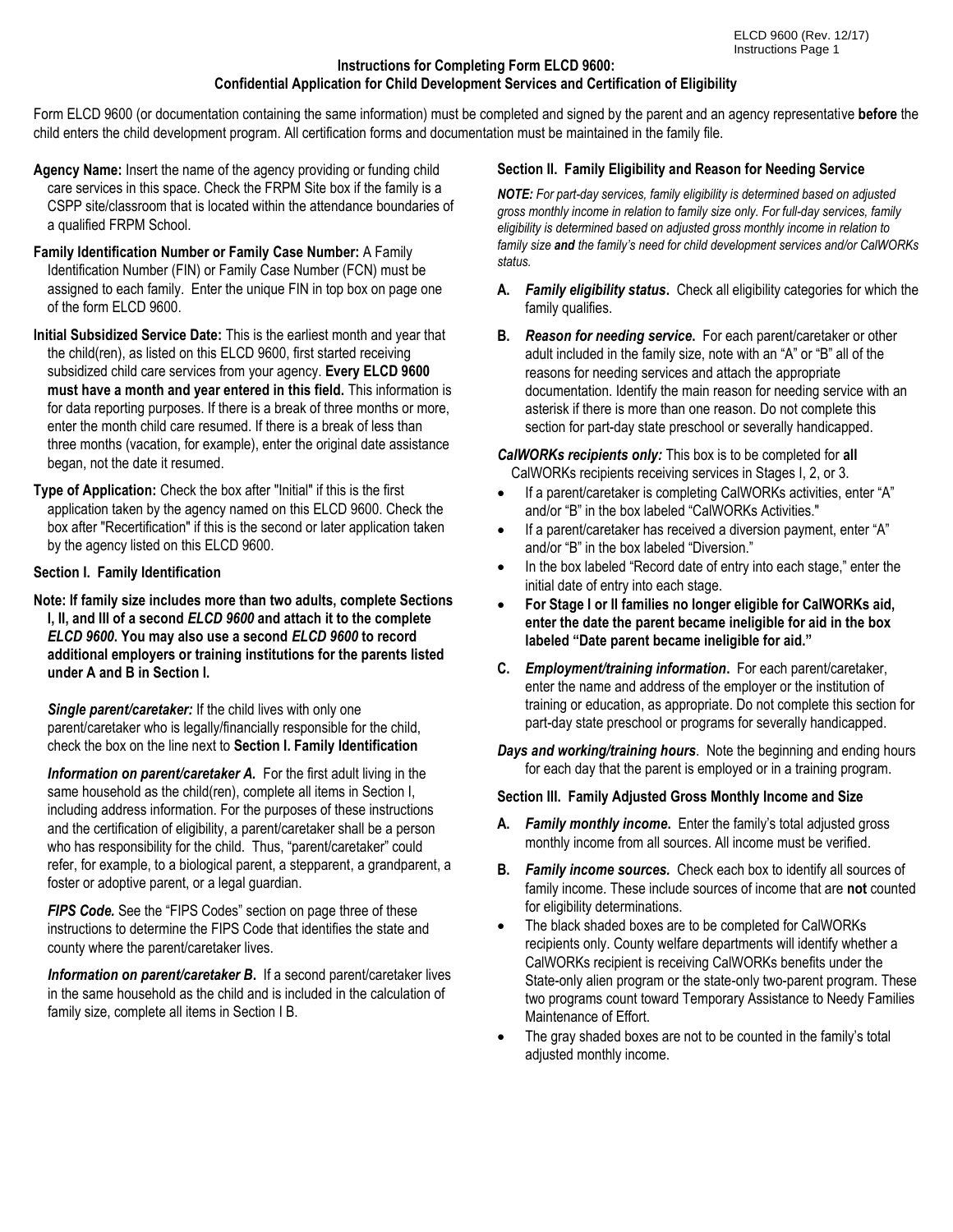# **Instructions for Completing Form ELCD 9600: Confidential Application for Child Development Services and Certification of Eligibility**

# **(Continued)**

## **Section III. A Family Adjusted Gross Monthly Income and Size**

#### **Section III. B is for federal data collection purposes only**.

*Family Size.* Enter the total family size, including (1) all parent(s)/caretaker(s) listed on the ELCD 9600; (2) all children named in Section V; (3) any adult listed on an additional ELCD 9600; and (4) any children listed on a second ELCD 9600.

- *C. Family Military Status.* Enter "Yes" if the parent(s) is currently serving active duty (i.e. serving full-time) in the U.S. Military. Enter "No" if the parent(s) is not on active duty.
- *D. National Guard/Military Reserve Status.* Enter "Yes" if the parent(s) is currently a member of either a National Guard unit or a Military Reserve unit. Enter "No" if the parent(s) is not a member of the National Guard or Military Reserve unit.

## **Section IV. Data on Children**

## **Note: Complete columns 1 and 3 of this section for all children eighteen and under residing in the household. If needed, use a second ELCD 9600 to record more children.**

*(1) Name of child.* List all children included in the household size eighteen and under, for whom the parent(s) is responsible.

NOTE: When a child and his or her siblings are living in a household that does not include their biological, or adoptive parent(s), "family" shall be considered the child and related siblings. List only the children of this" family" who are eighteen and under.

- *(2) Gender.* Check the appropriate box in column 2 for each child receiving care through this certification.
- *(3) Birth date.* In column 3 enter the birth dates of all children listed in column 1 following this format: month/day/year.
- *(4) Adjustment factor code.* See the "Adjustment Factor Codes" section in these instructions to determine the adjustment factor code that should be entered in column 4. If no adjustment factor is used, leave this box blank.
- *(5) Ethnicity.* Enter a "Y" if the child is Hispanic or Latino. Otherwise, enter an "N".
- *(6) Race:* See the "Race Codes" section in these instructions to determine the race code(s) that should be entered in column 6. At least one code must be entered, but you may enter all codes that apply for each child.
- *(7) Native language:* See the "Native Language Codes" section in these instructions to determine the native language code that should be entered in column 7. *Language Code.* Use only those native language codes provided.

*Child is English Learner?* **For kindergarten through grade twelve children ONLY**. For students reported with a primary language other than English, report the primary language of students on the state-approved Home Language Survey.

**(8)** *Program code.* See the "Program Codes" section in these

instructions to determine the program code(s) that should be entered in column 8. Enter one code per line for each child receiving child care services through this certification. If the child(ren) is enrolled in more than one program or with more than one provider, use additional lines to record this information in columns 8 and 9 for each child.

- **(9)** *Type of care and relationship to child.* See the "Type of Care Codes" section in these instructions to determine the type of care code(s) that should be entered in column 9. Enter the provider or site name in the space provided.
- *(10) Hours of care per day.* Enter the amount of child development services needed each day in column 9. Use the upper line (marked "S") to indicate the amount of care needed during the school session; use the lower line (marked "V") to indicate the amount of time needed during vacations. For preschool-age children, use only the upper line to record the amount of care needed.

# **Section V. Certification and Signature of Parent/Caretaker**

Read and explain the conditions of eligibility and need to the parent/caretaker and make sure he or she understands them *before*  signing the application. Parents must initial item 1 of Section V, if selfcertifying by checking the box in Section I. *Before* the agency representative signs the form, the parent/caretaker completing the application must sign and date the form and indicate his or her relationship to the child. At least one parent signature is required on the application.

#### **Section VI. Family Fee**

**Monthly Flat Rate:** Use the most current effective Family Fee Schedule issued by the Early Learning and Care Division. Assess the Family Fee according to the family size, total countable income, and total monthly certified hours of care for the child(ren). If the family has more than one child receiving services, determine the family fee based on the certified hours of care for the child with the largest monthly number of approved certified hours.

**Full-time Fee**: Assess a Full-time fee for certified need of 130 hours or more per month.

**Part-time Fee**: Assess a Part-time fee for certified need of less than 130 hours per month.

**If applicable, the field labeled "specifics" should be used to explain determination of fee.** 

#### **Section VII. For Office Use Only**

The agency representative must complete the items in this section. The certification is not complete until it is signed and dated by the agency representative.

The "Signature of Supervisor" is an optional field and is not required.

#### **Completing the Form**

Follow these procedures once you have completed the family's certification:

- A. File the completed form in the family file.
- B. If the family has a new or updated certification, add it to the family file. Do not remove the earlier applications.